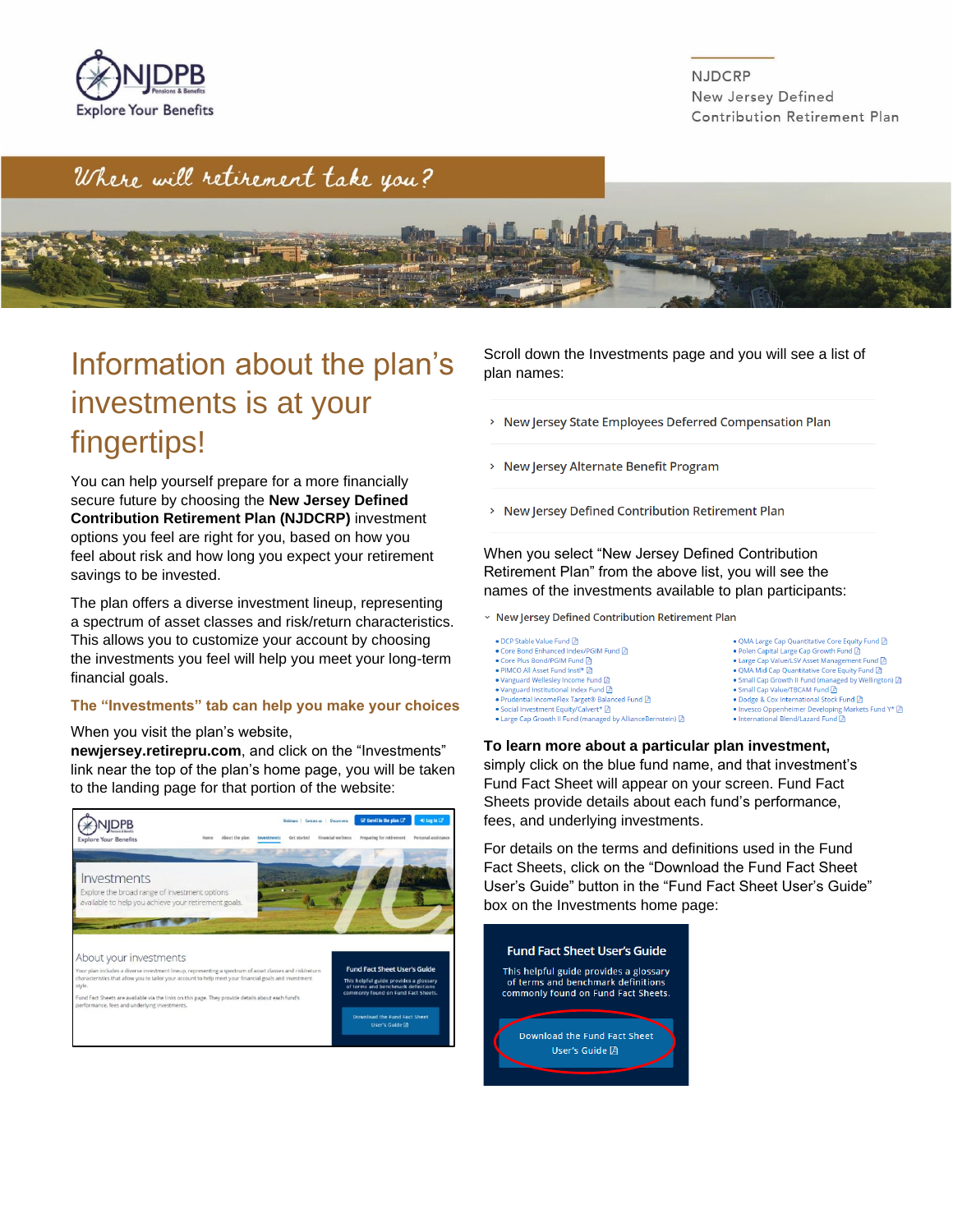# Are you investing *your* way?

As a participant in the DCRP, you automatically have 5.5% of your base salary contributed to your plan account—along with a 3% employer contribution. But while you can't control your contribution level, you can control how the money in your account is invested, by either:

- Choosing your own investments; or
- Enrolling in GoalMaker<sup>®</sup>, which simplifies the investment selection process and automatically rebalances your investments quarterly.

Only you can decide how to invest your plan contributions and how you invest your money may change over time. But here's one thing that most financial professionals agree on: In order to reach their long-term financial goals, participants should consider choosing an assortment of investment options that have good long-term growth potential, but that are in line with their long-term goals and objectives.

### Consider logging in to your account at

**newjersey.retirepru.com** and choosing your investments. Or, if you've done so already, review your chosen funds to make sure they're still appropriate for you. Doing so is an important part of your retirement planning journey.

## Register your email address

When you register your email address with Prudential Retirement® , you can choose to receive all plan-related communications online and by email. *It's fast and easy:*

- 1. Visit **newjersey.retirepru.com**.
- 2. Click on "Log in."
- 3. Click on "Register Now."
- 4. Follow the on-screen prompts.

*Need assistance?* Call **866-NJDCRP1** (866-653-2771) toll free.

# Make the most of your account

## **Contact your Prudential retirement counselor**

Reach out to one of our knowledgeable retirement counselors for help with your retirement planning *today!*

## **Your Retirement Counselor Contact Information:**

## **STATEWIDE, EMPLOYERS**

**Stan Rovinski** 609-218-3601 stan.rovinski@prudential.com

## **PASSAIC, HUDSON**

**Lily Lau** 732-236-6782 lily.lau@prudential.com

## **BERGEN, SUSSEX**

**Steve Surat** 201-741-1080 steve.surat@prudential.com

## **ESSEX, UNION**

**Alicia Smith** 732-428-2314 alicia.smith@prudential.com

### **WARREN, HUNTERDON, MORRIS**

#### **Joseph Dancho** 609-480-6105

joseph.dancho@prudential.com

### **SOMERSET, MIDDLESEX Bob Rooyakkers**

732-587-8331 robert.rooyakkers@prudential.com

**MERCER, MONMOUTH Melanie Brassell** 732-245-4733 melanie.brassell@prudential.com

#### **BURLINGTON, OCEAN Stan Rovinski** 609-218-3601 stan.rovinski@prudential.com

**CAMDEN, GLOUCESTER, SALEM Cornell Fields** 908-461-9148 cornell.fields@prudential.com

## **CUMBERLAND, ATLANTIC, CAPE MAY**

**Jerard Gray** 609-462-1239 jerard.gray@prudential.com

Plan information can be obtained by calling **866-NJDCRP1** (866-653-2771) toll free or by visiting **newjersey.retirepru.com**.





**Investors should carefully consider a fund's investment objectives, risks, charges, and expenses before investing. For more complete information about the mutual funds available through your plan, please call 866- 653-2771 for a free prospectus, and if available the summary prospectus that contains this and other information about our funds. You should read the prospectus and the summary prospectus if available, carefully before investing. It is possible to lose money investing in securities.**

Shares of the registered mutual funds are offered through Prudential Investment Management Services LLC (PIMS), Newark, NJ. PIMS is a Prudential Financial company.

Amounts withdrawn are subject to income taxes. Withdrawals before age 59½ may also be subject to a 10% federal income-tax penalty and plan restrictions. Neither Prudential Financial nor any of its affiliates provide tax or legal advice, for which you should consult your qualified professional.

GoalMaker's model allocations are based on generally accepted financial theories that take into account the historic returns of different asset classes. But, of course, past performance of any investment does not guarantee future results. Participants should consider their other assets,